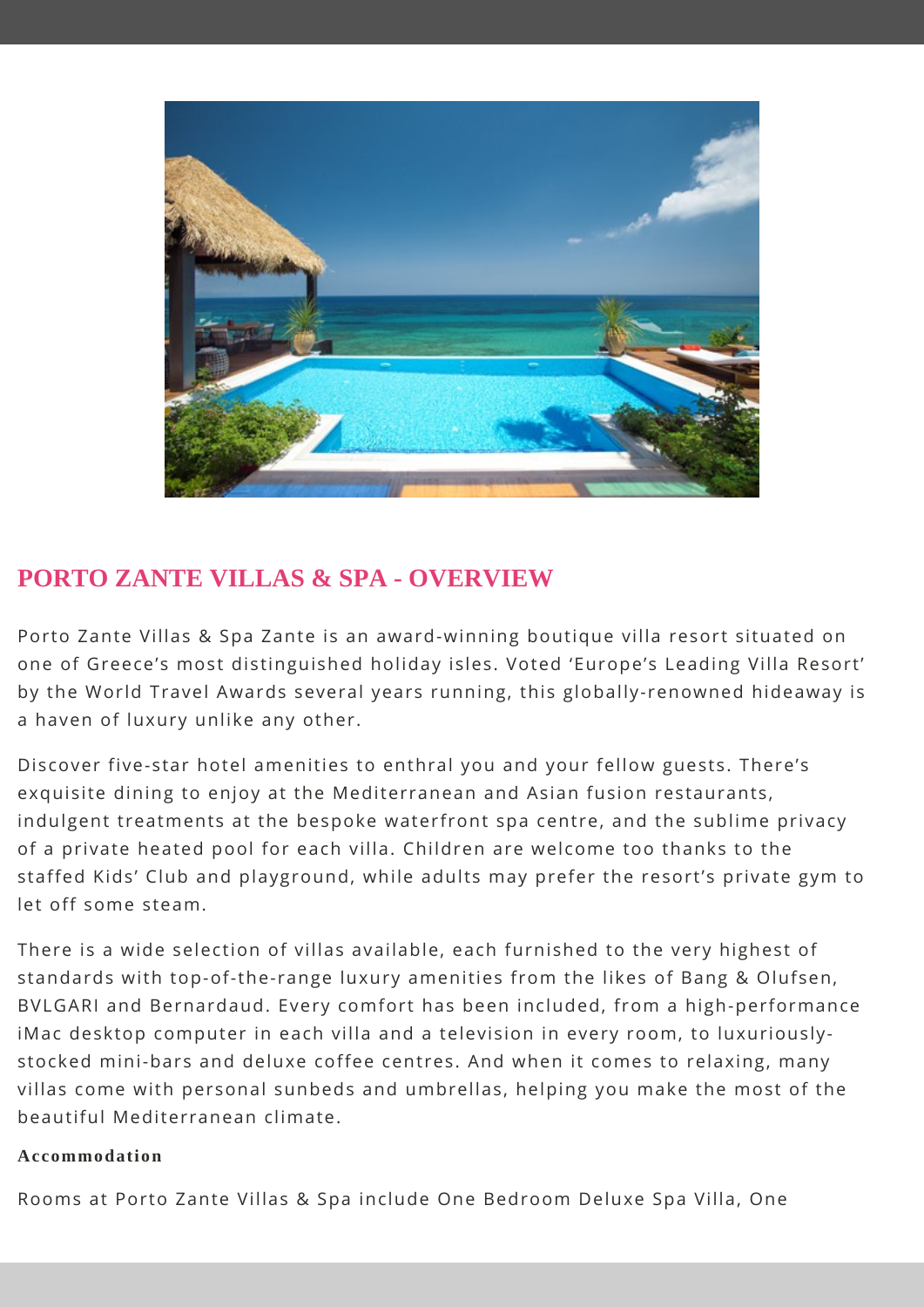Bedroom One Royal Spa Villa, Two Bedroom Presidential Spa Villa, Two Bedroom Grand Presidential Spa Villa, Two Bedroom Royal Infinity Villa, Three Bedroom Royal Spa Villa, Four Bedroom Grad Residence and Four Bedroom Imperial Spa Villa.

Room sizes range from 85 square metres to 550 square metres depending upon your chosen villa. The luxury villas at Porto Zante are lavishly graced with designer furniture (Armani Casa, Gervasoni, Philipp Plein), antique Dionysian marble bathrooms with Jacuzzi tubs, hydrojet shower cabins, walk in dressing rooms, fully equipped kitchens or kitchenettes and spacious verandas with outdoor design furniture.

### **Restaurants**

**The Club House Restaurant** – The Club House Restaurant offers an exquisite dining experience of Greek and Mediterranean cuisine and live piano music every evening in a relaxed beachfront setting.

**Maya Restaurant** – Offering creative Asian Cuisine with a Japanese and Thai flair in a magical location on the beachfront of Porto Zante, Maya invites guests to experience, among others, a signature selection of Sushi & Sashimi with fresh local fish from the fisherman, top quality fillets and steaks at our signature Charcoal Barbecue and exotic desserts made with the freshest ingredients.

**The Club House Bar** – The "chill-out" Club House Bar serves cocktails, cool martinis, spirits and refreshments to those that wish to escape from the privacy of their luxury villa.

**In-Villa Dining** – A 24-hour In-Villa Dining service is also available and guests can enjoy a freshly prepared breakfast, light snacks & delicious a la carte dining at the privacy of their world class villa.

### **AMENITIES**

- One to four bedrooms
- One to seven bathrooms
- Wi-Fi
- Satellite TV
- PlayStation 4
- Two restaurants
- Two bars
- 24-hour in-villa dining
- Macbook or iMac
- Armani Casa bathrobes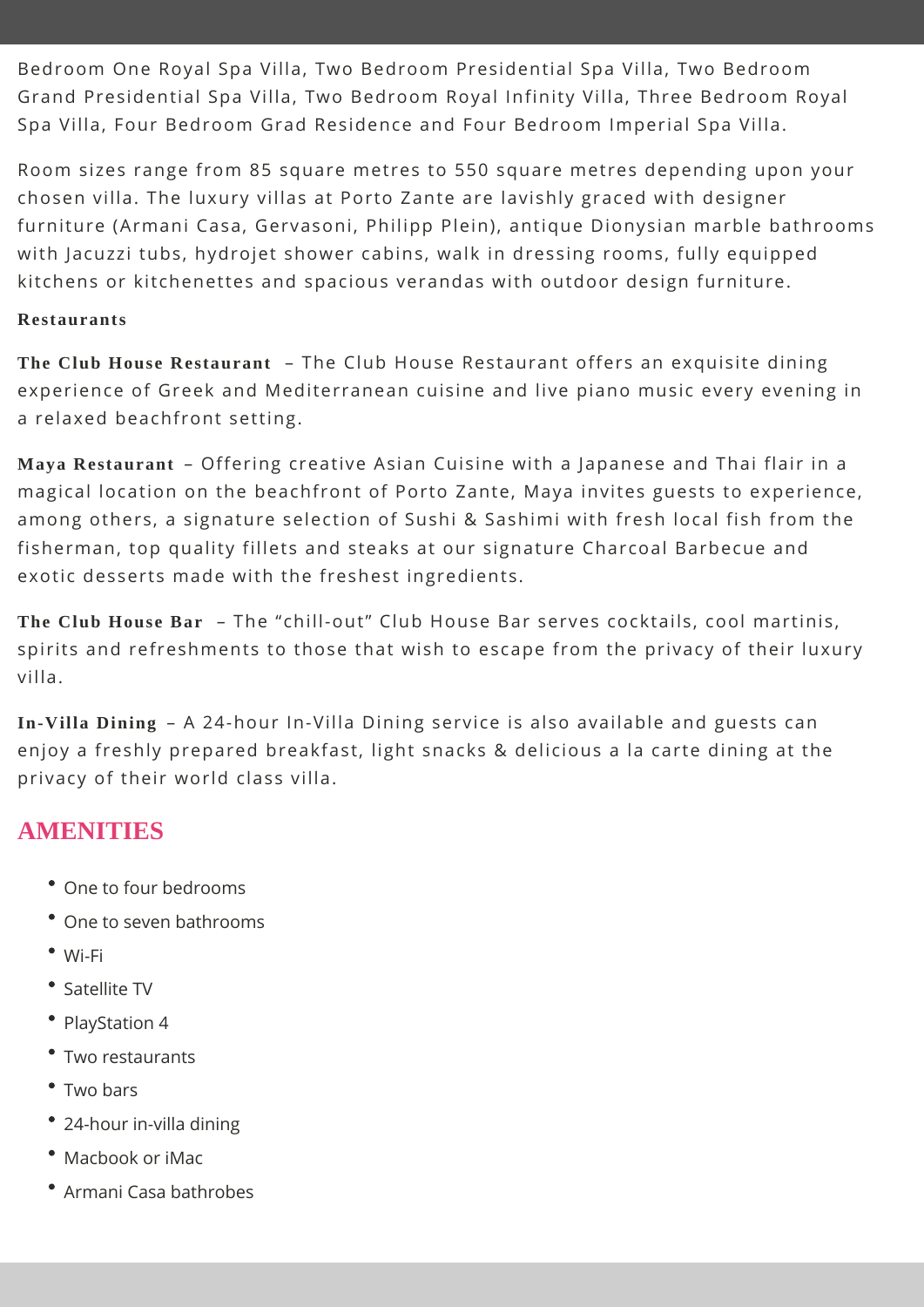- BVLGARI Amenities
- Jacuzzi
- Outdoor heated pool
- Outdoor showers
- Garden space
- Kids' club
- Playground
- Beach
- Watersports
- $\bullet$  Spa
- Gym by Technogym

### **INCLUSIONS**

### **Pool and Beach**

- Private heated swimming pools
- Wellness centre with spa and gym
- Private sandy beach
- Waterpark nearby

### **Services**

- Wi-Fi
- Twice-daily maid service
- BVLGARI toiletries
- Coffee centre
- Private chef and butler service available
- Concierge
- Babysitting
- Chauffeur
- Private yacht charter
- Spa program

# **VILLA PICTURES**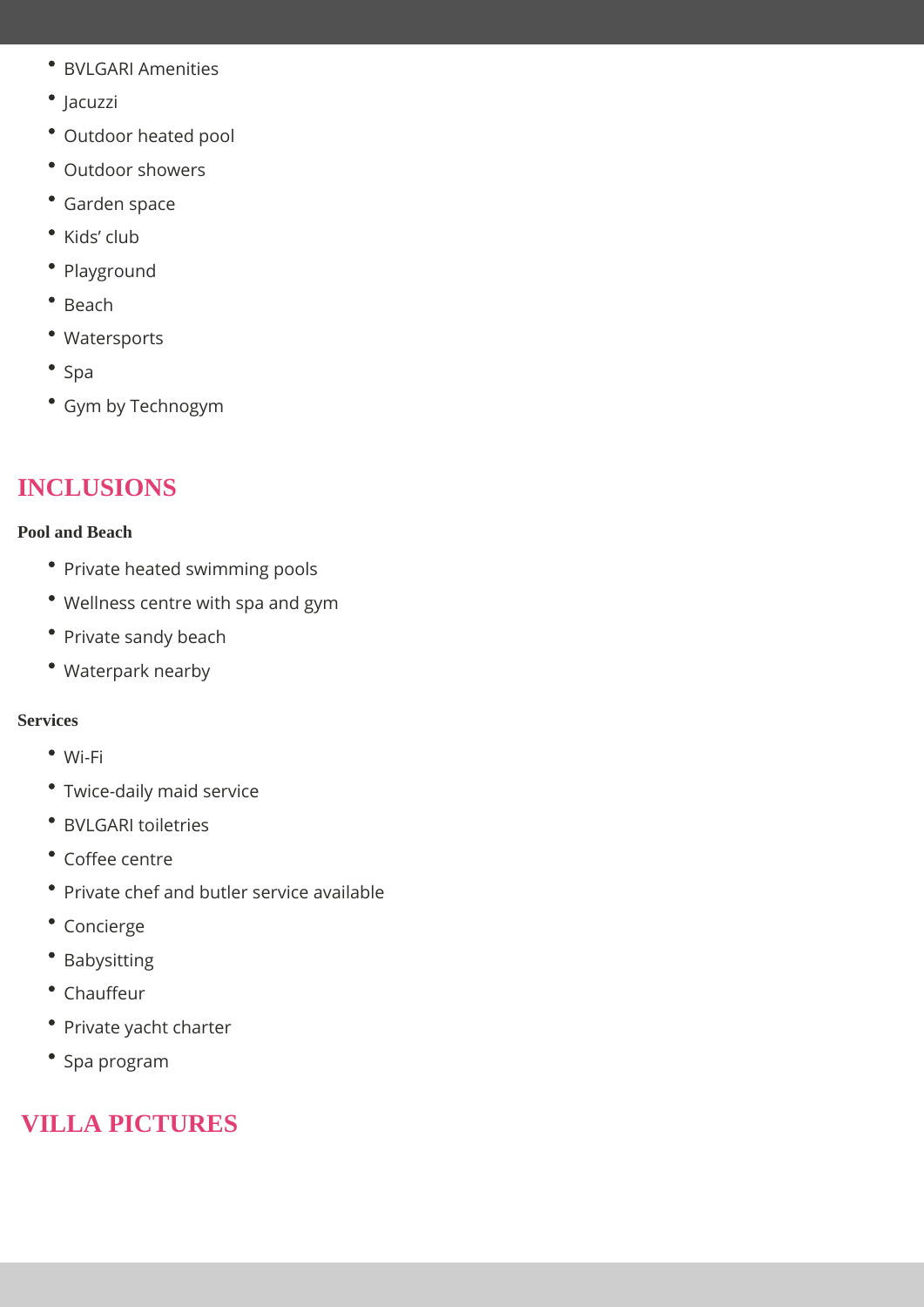